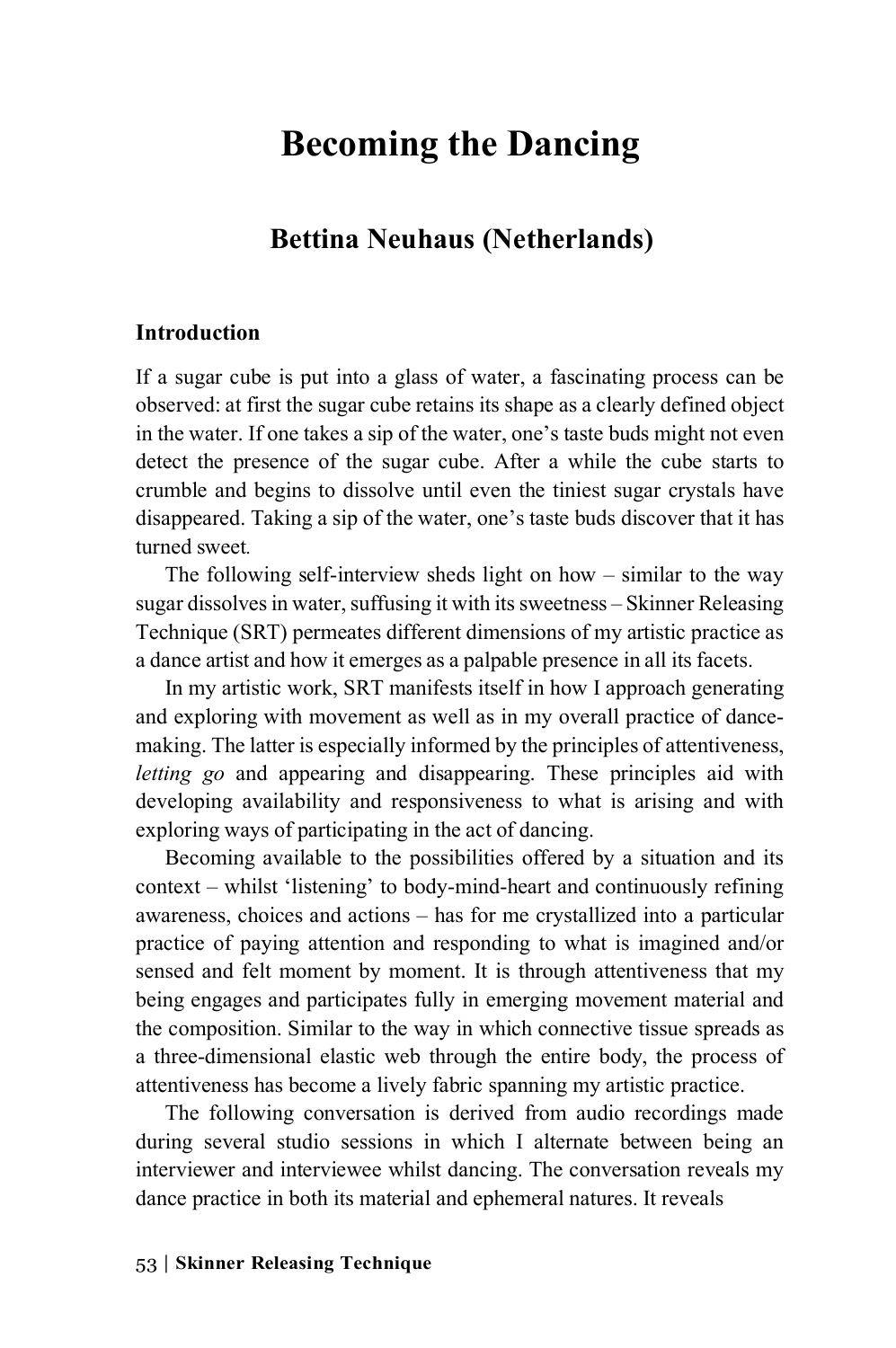dancing to be a process of becoming and disappearing, in which an ongoing refinement of attentiveness also enhances the process of *letting go* while embracing change or transformation. Underpinning the dialogue are SRT principles that are at the heart of my artistic practice.

### **How would you describe the essential characteristics of paying attention?**

When considering attentiveness, I find that characteristics and images come to mind: it is dynamic and relational; it operates like a light beam that is always modulating, shifting and varying in amplitude from a concentrated small dot of a laser beam to a wide, soft ray. It elongates, shrinks, opens, expands, is still andscatters.

Anton Ehrenzweig proposes that we can differentiate between the mode of attentiveness that is steered by our conscious intention and thinking processes and that which is more "multi-dimensional, polyphonic and scattered" (Ehrenzweig, 1967, cited in Pallasmaa, 2011: 65). The latter operates on a subconscious or unconscious level. It apprehends more complex and divergent data, such as images, which can become an essential mode of inspiration for creative processes. In my own practice I observe that I continually oscillate between these inextricably intertwined modes.

I suggest that the nature of attentiveness is motion with its inherent fluctuation and morphing quality. Paying attention is in itself an inner movement through which I experience my being navigating through time and space. Being attentive engages the entire body-mind-heart, which includes the senses and imagination. I perceive paying attention to be a highly creative act that is always present while in the waking state; it is the expansion and fine-tuning of it that guides and enhances my artistic process.

Moreover, attention is inherently relational. As I pay attention to something, my awareness expands, is directed and reaches out towards something or someone and connects with it. This dynamic is reciprocal: what I pay attention to, is in turn, connecting with me. As I touch I'm being touched; as I see, I'm being seen. Paying attention means building a relationship. Thus, attentiveness exists solely by virtue of my relation to self and to 'other': an object or person I see, touch or hear; a movement, a sound, a sensation, an image or athought.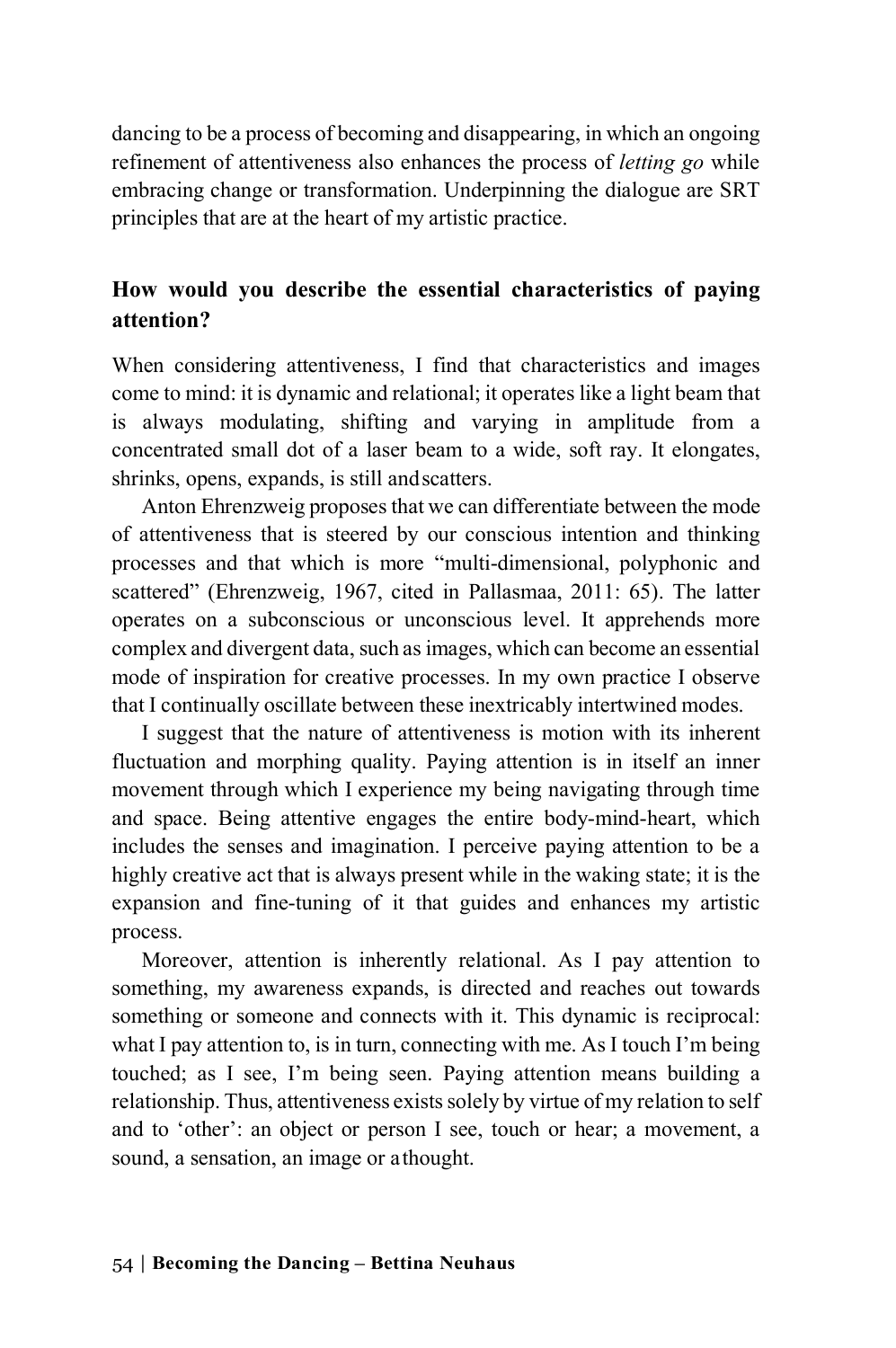#### **What role does SRT play within your practice of attention?**

Often I embrace *doing less* or move into being still – this is something I have especially learned from SRT. We are invited to experience moments of *just being on the floor* or *just being,* which support the process of refining attentiveness. We practice being open and available to whatever comes into our awareness wherever we are. I'll often move in what Joan Skinner calls a *watchfulstate:* being fully presentwhile practicing *doing less.*I ammoving as a *dynamic* stillness. With ongoing practice we become adept at maintaining a *watchful state* during any activity, even when we are immersed in highly energetic dancing. There is an inner stillness.

Becoming still *and just being* are places in which I experience how *letting go* and activation live together. Taking and giving time to staying a little longer with what I am paying attention to sometimes opens into a vast field of information and futurepossibilities.

### **Can you concretize how paying attention is an integral part of your practice?**

The following are examples of windows into my practice. Depending on my activity and what my attention is focussing on, a window gives insight into a particular 'site' or area of my practice.

Window 1 captures occupying a place of 'being with' what is experienced when standing, sitting or lying down. In Window 2 I focus on discovering details within the process of paying attention while moving in simple ways. The later example, Window 3, reveals how details appear and disappear in my attention while dancing vigorously and using more complex movement material.

**Window 1:** - Wandering through poetic terrain Kneeling on the floor, allowing my attention to wander. Almostimmediatelyitdetects the sensationof my legs andfeet touching the ground and the ground touching me. As I stay with this sensation, things shift and move. My skinbecomespermeable, allowing the ground to 'rise' throughout my body. For a moment my attention spreads out.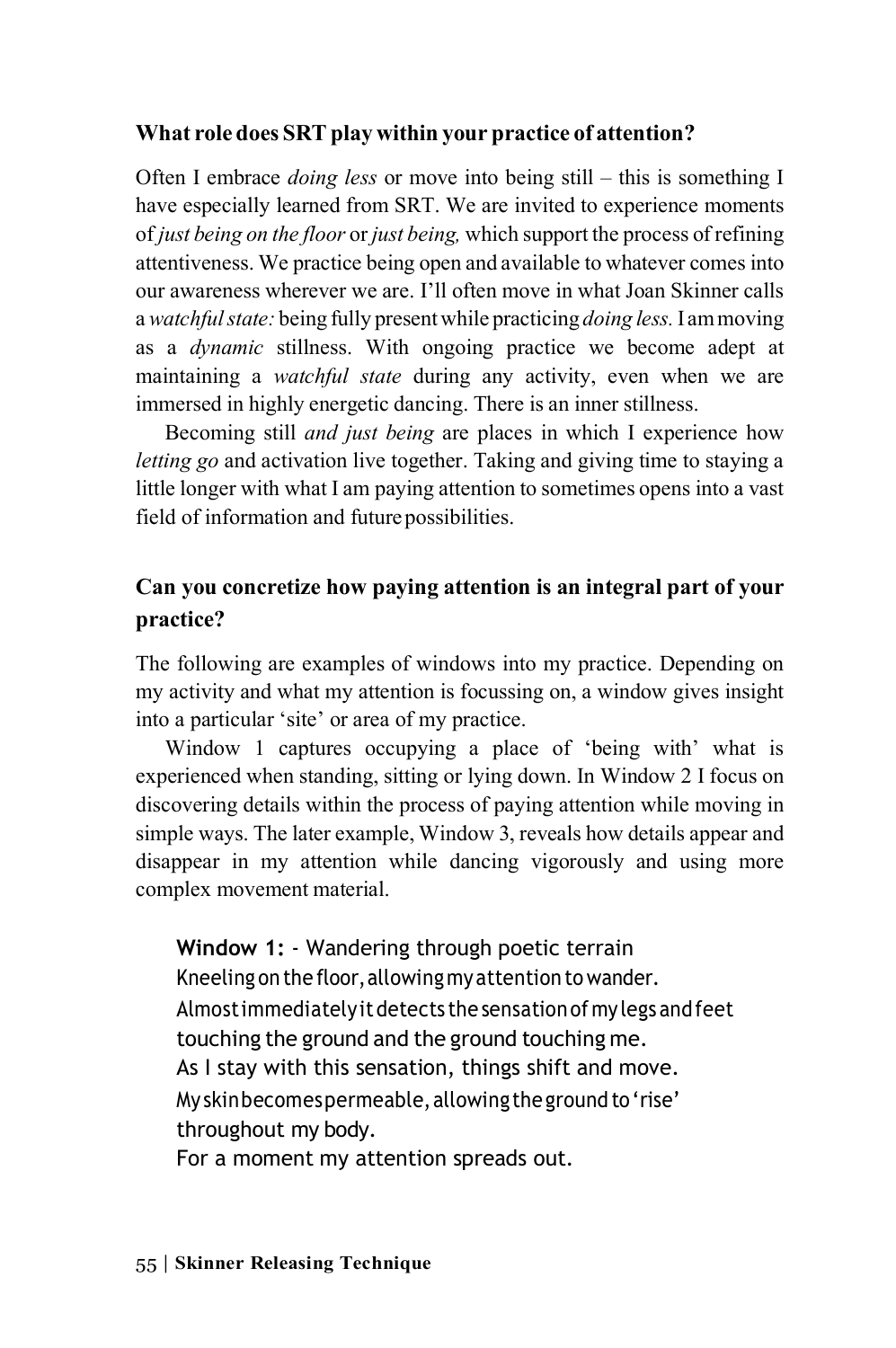A felt sense of ground in its horizontal presence stretches out as an infinite landscape of which I am part.

I'm taken into its depth as myimagination takes me to the centre of the earth.

The ground bends into the all-covering surface of the earth, becoming its skin.

This spacious image reflects immediately back into my body, offering a sense of dimension and volume.

Details of my shape drift through the foreground of my awareness: collarbones floating above the fold of my legs, my body in space and space in my body.

Attentiveness keeps my attention meandering through infinite layers, searching for details.

As my shins continue opening to the ground, the arches of my feet face the ceiling, providing a sense of the vast space behind me.

Two minutes have passed since I started kneeling on the floor. My mind is in a different state: thoughts that were present before have vanished; my mind is quiet, alert.

Ifeel more anchored in mybody,energized and more receptive to my surroundings.

I'm emptier – I'm fuller.

By paying attention I have moved through a process and I have changed.

Capturing my experiences in words results in a linear sequence which, when being read, engages the linear thinking mind that navigates through text, unravelling it word by word. But the original bodily experience differs because movements, sensations and processes are happening at the same time: blood, lymph and cerebrospinal fluids are flowing, each at its own pace; the heart, the breath and the organs are operating in their individual rhythms as all vertebrae coordinate into spiralling whilst an arm is performing a smooth gesture and the eyes a minuscule, percussive blink.

In every moment a multitude of movements flow and their oscillating frequencies, each with its unique 'voice' and 'tune', arrive simultaneously and interact. Some might be more prominent, vigorous or fierce, while others are quite soft and tranquil or even imperceptible in the background. But removing any of the participating 'voices' would unavoidably alter the